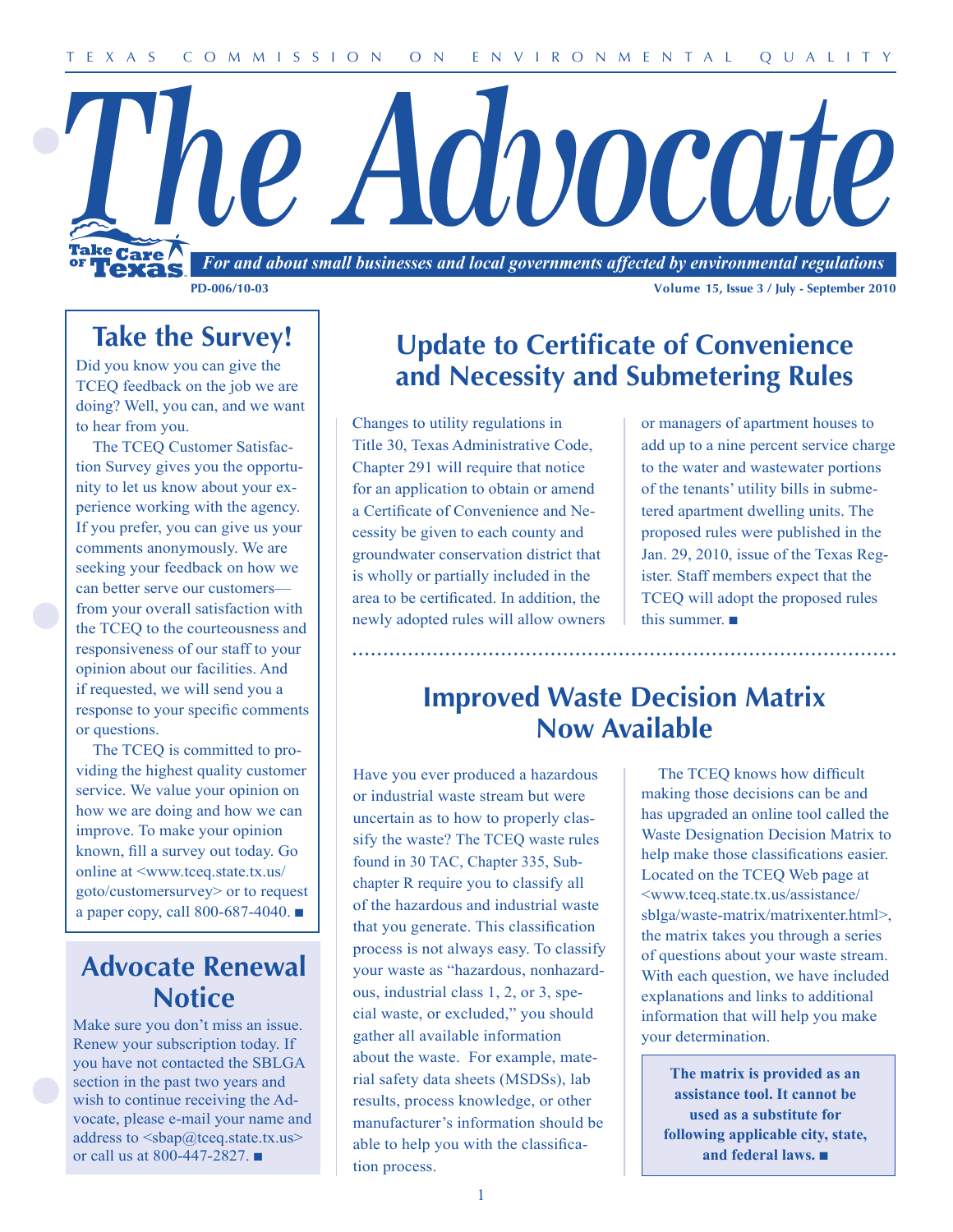## **EPA's Ground Water Rule Requires Specific Sampling**

The EPA's Ground Water Rule (GWR), adopted on Oct. 11, 2006, applies to all public water systems that use ground water. Effective Dec. 1, 2009, the rule affects all public water systems that are not providing 4-log (99.99%) treatment of viruses when a total coliform positive (TC+) sample is collected during routine sampling of the distribution system.

Additionally, this rule requires groundwater systems that collect a TC+ sample to then sample (for the fecal indicators, such as enteric viruses and bacterial pathogens specified by the TCEQ) every well supplying that distribution system within 24 hours. This includes purchased water sources.

The rule gives you two options that can lead to cost savings for a public water system:

- 4-log inactivation/removal (treatment) of viruses
- Triggered Source Monitoring Plan (TSMP)

Both of these options must receive approval by the TCEQ before you can implement them.

If a public water system decides to use the 4-log option, it must submit a concentration-time study to obtain the required minimum specified residual (MSR) that is monitored at each entry point. If your system has a population of greater than 3,300 people, you must monitor continuously, and if your population is less than 3,300 people, then you will have to collect a daily grab sample. The TCEQ will provide the system with a Ground Water Monthly Operating Report, or you can find one online at the TCEQ website under "Forms" and access form TCEQ-0811. If a system falls below the minimum specified residual, then that system must notify the TCEQ within 24 hours.

You can limit your sampling to fewer wells if you use the TCEQapproved Triggered Source Monitoring Plan (TSMP) option [30 TAC 290.109(c)(4)(B)(ii)]. The TSMP should describe which wells feed each part of the distribution system. You use it in conjunction with your existing monitoring plan. Essentially, it lists your coliform sites, the sources that feed those sites, and includes a map illustrating this distribution system information. With an approved TSMP, when you get a TC+ distribution sample, you only have to collect triggered source samples at the well(s) feeding that specific location in the distribution system. For more complex systems or systems with more than two wells, TCEQ staff highly recommends submitting a plan for TCEQ approval, because this can save your public water system time and money in the long run.

For more information on the ground water rule, go to  $\leq$ www.tceq.state. tx.us/permitting/water\_supply/pdw/ microbial/gwr\_main.html>. ■

### **Petroleum Storage Tank (PST) Workshops Coming to a Location near You!**

The TCEQ will host another round of statewide workshops on petroleum storage tank issues this fall. These free workshops were attended by approximately 885 operators, owners, and consultants earlier this year.

The Federal Energy Act of 2005 requires each state to inspect facilities with underground storage tanks (USTs) every three years. Due to this federal government requirement, the TCEQ has to increase the frequency of investigations at facilities with USTs.

- Take advantage of the opportunity to learn how to comply with state and federal environmental requirements. The free, half-day workshops will offer assistance to owners and operators of UST facilities on how to comply with these rules. Participants also will learn how to use TCEQ's newest tool, the PST Super Guide: A Comprehensive Guide to Compliance in Texas (RG-475); and
- Review updates on administrative and technical requirements, such as registration and self-certification, financial assurance, release detection, corrosion protection, spill prevention, and suspected releases.

For more information on workshop dates and locations, or to register, visit <www.tceq.state.tx.us/goto/pst-resources>. ■

#### *Local Specialists are Ready to Help You!*

You have free, confidential help right in your backyard.

**Region 1 - Amarillo** Patty Avery, 806-468-0505

**Region 2 - Lubbock** Celeste Hoehne, 806-796-7642

**Region 3 - Abilene** Mandy Ellifritz, 325-698-6104

**Region 4 - Dallas–Ft. Worth** John Aquilino, 817-588-5836 Tasha Burns, 817-588-5868 Lynn Owens, 817-588-5927

**Region 5 - Tyler** Jack Holsomback, 903-535-5158

**Region 6 - El Paso** Pamela Aguirre, 915-834-4974

**Region 7 - Midland** Janet Prim, 432-620-6116

**Region 8 – San Angelo** Mandy Ellifritz, 325-698-6104

**Region 9 - Waco** Polly Porter, 254-761-3039

**Region 10 - Beaumont** Charlie Adams, 409-899-8788 Lori Palmer, 409-899-8789

**Region 11 - Austin** Colin Barth, 512-239-7015

**Region 12 - Houston** Matthew Boger, 713-767-3693 Cynthia Williams, 713-767-3549

**Region 13 - San Antonio** Trish Esquivel, 210-403-4028 Nathan Weiss, 210-403-4092 Laressa Wong, 210-403-4039

**Region 14 - Corpus Christi** Glenda Swierc, 361-825-3421

**Region 15 - Harlingen** Jonathan Diaz, 956-389-7428 Imelda Peña, 956-389-7427

**Region 16 - Laredo** Carmen Ramirez, 956-721-8457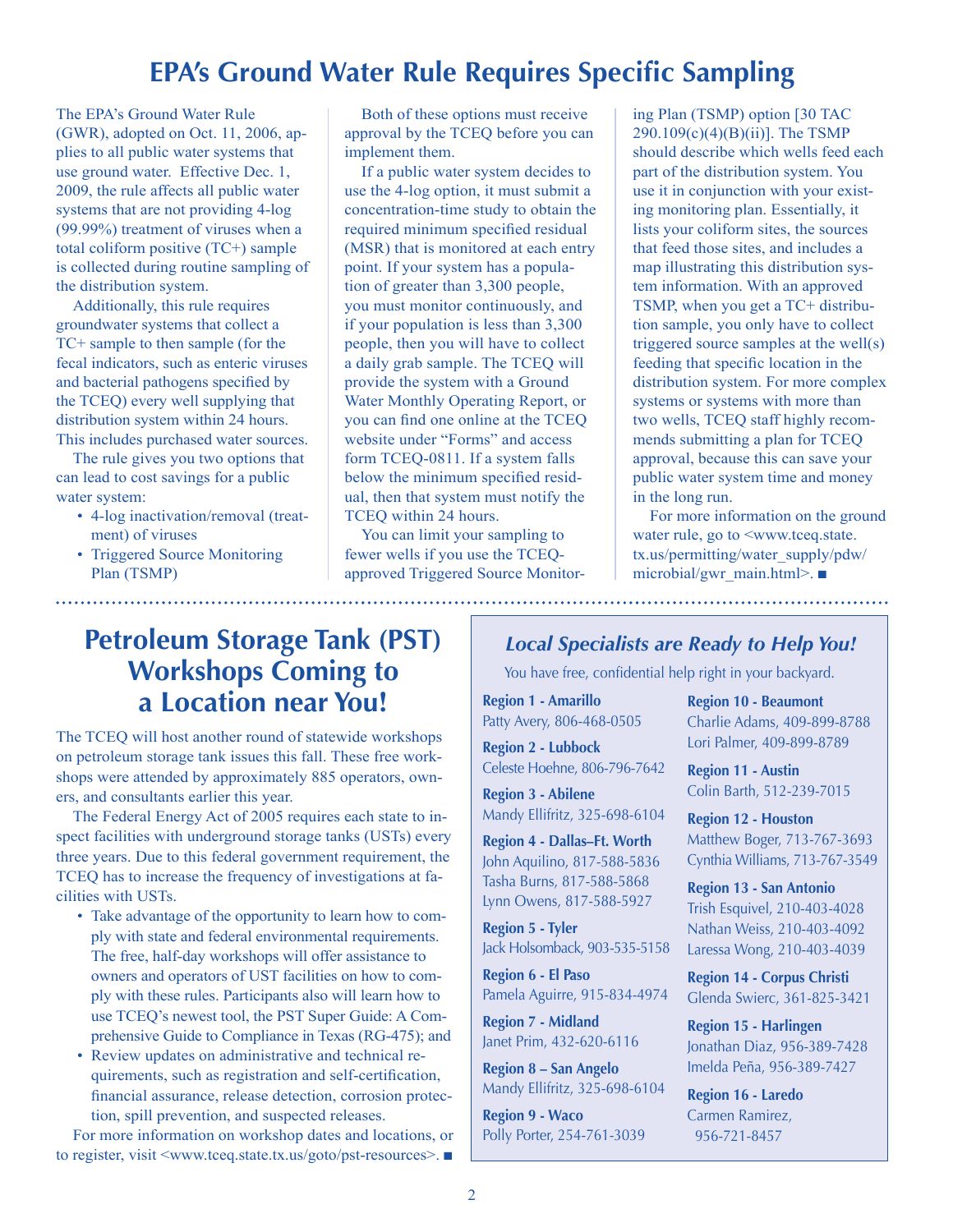### **Public Drinking Water Conference**

The TCEQ will host its seventh annual Public Drinking Water Conference Aug. 10–11, 2010, in Austin.

This popular event offers information and tools important to public water systems and water utilities. Attendees will learn about everything from rules and regulations to system operations and new technology. TCEQ employees from the Water Supply Division will be on hand in the TCEQ Technical Assistance Room, where water system representatives can

speak one-on-one with agency employees about specific issues involving their water systems. Staff will give 39 presentations and the hall will include more than 40 exhibitors, including representatives from state and federal funding agencies.

Operators may earn up to 12 credit hours toward their education requirements for renewal of a water operator license. The conference is FREE to attendees. Preregistration is strongly recommended as space is limited.

While on-site registration may be available on the day of the conference, pre-registration guarantees you a seat and participant materials.

Visit <www.tceq.state.tx.us/ permitting/water\_supply/pdw/ conference.html> for more information. If you need to cancel your registration, or have any questions about the conference, please call Customer Care at: 512-471-0820, and ask for the TCEQ Public Drinking Water Conference. ■

### **Environmental Awards Honor Small Business**

The Texas Environmental Excellence Awards honor select Texans each year for their exceptional efforts to protect

our natural resources. This year's winner in the Small Business category is The Phoenix Commotion. Owner Dan

#### U P C O M I N G E V E N T S

#### **Small Business Advisory Committee (SBAC)**

Fort Worth Chamber of Commerce Aug. 11, 2 p.m.–4 p.m. *777 Taylor Street, Suite 900, Fort Worth Contact: Lynn Owens, 817-588-5927*

#### **North Dallas Chamber of Commerce**

Aug. 12, 10 a.m.–noon *10707 Preston Road, Dallas Contact: Lynn Owens, 817-588-5927*

#### **Southeast Texas Regional Planning Commission**

Sept. 14, 11:30 a.m.–1 p.m. *2210 Eastex Freeway, Beaumont Contact: Lori Palmer, 409-899-8789*

#### **Houston Galveston Area Council**

Sept. 15, 10 a.m.–noon *3555 Timmons Lane, Conference Room C, Houston Contact: Matt Boger, 713-767-3693*

#### **Public Drinking Water Conference**

Aug. 10–11, Double Tree Hotel *6505 IH-35 North, Austin* Visit <www.tceq.state.tx.us/permitting/water\_supply/ pdw/conference.html> for more information.

Phillips builds houses from donated, salvaged, and recycled materials that would otherwise go to the landfill. He sells the homes for \$18,000 to \$89,000, offering single parents, families with low income, and professional artists the chance to own a home. Dan and his wife Marsha started the Huntsville-based company about 10 years ago and have completed 14 houses to date.

All Phoenix Commotion-built homes feature Xeriscape landscaping and include a rainwater catchment system that provides water for toilet flushing and clothes washing. They demonstrate the value of unconventional building materials, from wine corks and bottle caps for flooring to picture frames for ceilings. Whatever Dan can't use, he takes to a municipal warehouse, where the overage is distributed to low-income families and nonprofit organizations. Learn more about The Phoenix Commotion at <www.phoenixcommotion.com>.

The TCEQ annually presents the Texas Environmental Excellence Awards to projects across the state that demonstrate excellence in resource conservation, waste reduction, and pollution prevention. Learn more and submit an application for your small business at <www.teea.org>. ■